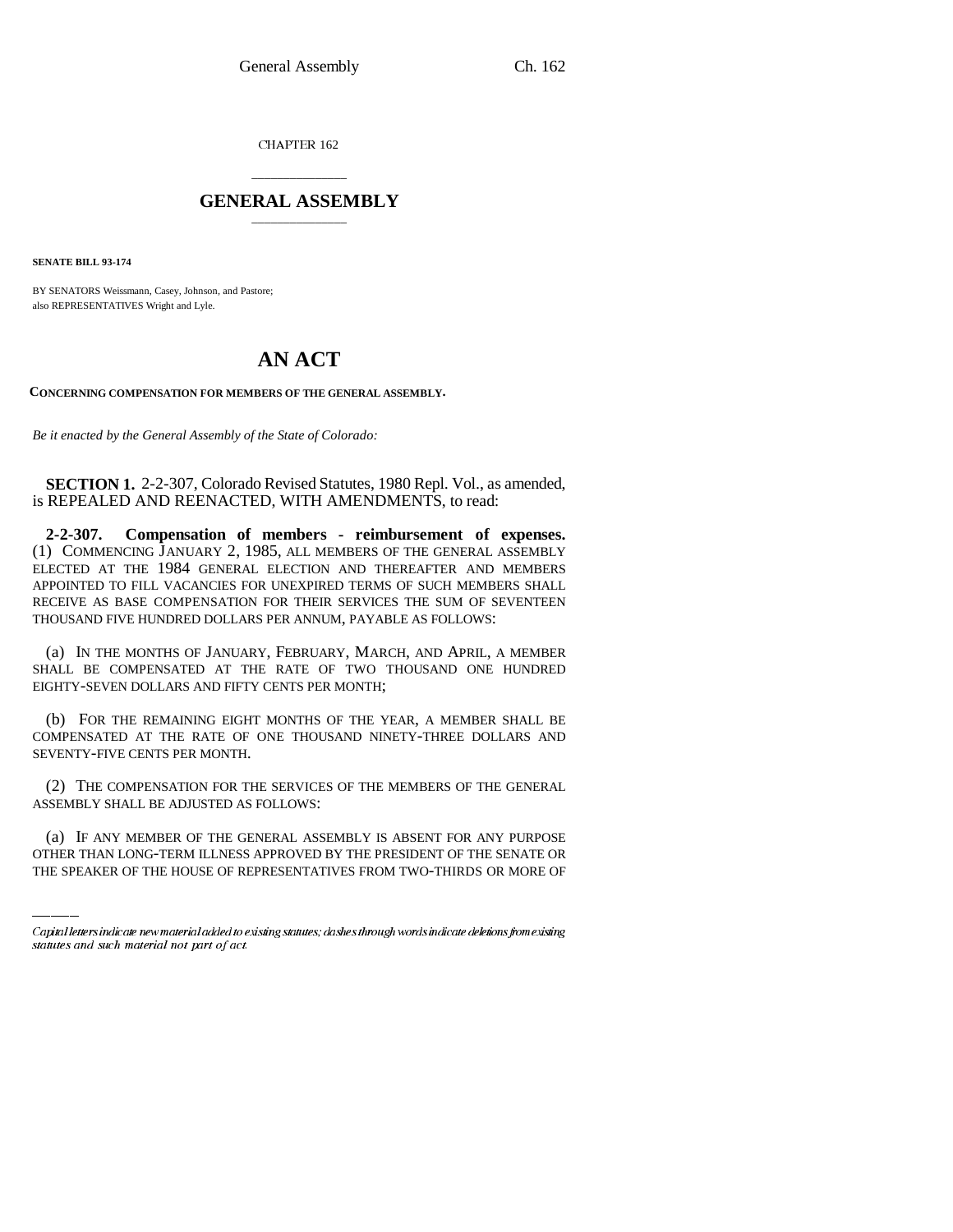#### Ch. 162 General Assembly

THE SESSIONS OF HIS OR HER RESPECTIVE HOUSE, TWO-THIRDS OF THE COMPENSATION ALLOWED UNDER THIS SECTION SHALL BE FORFEITED.

(b) IF ANY MEMBER OF THE GENERAL ASSEMBLY IS ABSENT FOR ANY PURPOSE OTHER THAN LONG-TERM ILLNESS APPROVED BY THE PRESIDENT OF THE SENATE OR THE SPEAKER OF THE HOUSE OF REPRESENTATIVES, FROM ONE-THIRD OR MORE, BUT LESS THAN TWO-THIRDS, OF THE SESSIONS OF HIS OR HER RESPECTIVE HOUSE, ONE-THIRD OF THE COMPENSATION ALLOWED UNDER THIS SECTION SHALL BE FORFEITED.

(c) THE PRESIDING OFFICER OF EACH HOUSE SHALL CERTIFY THE NUMBER OF DAYS FOR WHICH EACH MEMBER OF EACH RESPECTIVE HOUSE SHALL BE COMPENSATED AND THE AMOUNT DUE EACH MEMBER OR OWING FROM EACH MEMBER WITHIN TEN DAYS AFTER ADJOURNMENT SINE DIE. SUCH CERTIFICATION SHALL BE SUBMITTED TO THE STATE CONTROLLER.

(d) FOR PURPOSES OF THIS SUBSECTION (2), "SESSION" MEANS ANY REGULAR MEETING OF EITHER HOUSE OF THE GENERAL ASSEMBLY IN ITS RESPECTIVE CHAMBER TO CONSIDER THE PASSAGE OF LEGISLATION AND ANY MEETING OF ALL COMMITTEES OF EITHER HOUSE. NO OTHER MEETINGS SHALL BE CONSIDERED SESSIONS.

(3) (a) WHEN THE GENERAL ASSEMBLY IS IN RECESS FOR MORE THAN THREE DAYS OR IS NOT IN SESSION, IN ADDITION TO THE BASE COMPENSATION SPECIFIED IN SUBSECTION (1) OF THIS SECTION, THE FOLLOWING MEMBERS OF THE GENERAL ASSEMBLY SHALL BE ENTITLED TO THE FURTHER SUM OF NINETY-NINE DOLLARS PER DAY FOR NECESSARY ATTENDANCE AT MEETINGS OR FUNCTIONS OR TO LEGISLATIVE MATTERS AS FOLLOWS:

(I) ANY MEMBER WHO ATTENDS A MEETING OF THE LEGISLATIVE COUNCIL, COMMITTEES ESTABLISHED BY THE LEGISLATIVE COUNCIL, INTERIM COMMITTEES AUTHORIZED BY LAW OR BY JOINT RESOLUTION OF THE TWO HOUSES, OR THE COMMITTEE ON LEGAL SERVICES;

(II) ANY MEMBER OF THE JOINT BUDGET COMMITTEE OR THE LEGISLATIVE AUDIT COMMITTEE WHO ATTENDS A MEETING OF THE JOINT BUDGET COMMITTEE OR LEGISLATIVE AUDIT COMMITTEE, OR, WITH THE APPROVAL OF THE CHAIRPERSON, WHO ATTENDS A STATE FUNCTION OR A FUNCTION AT A STATE INSTITUTION OR STATE AGENCY AT WHICH MATTERS CONCERNING THE JOINT BUDGET COMMITTEE OR THE LEGISLATIVE AUDIT COMMITTEE ARE CONSIDERED; AND

(III) THE PRESIDENT OF THE SENATE, THE SPEAKER OF THE HOUSE OF REPRESENTATIVES, THE SENATE AND HOUSE MAJORITY AND MINORITY LEADERS FOR ATTENDANCE TO MATTERS PERTAINING TO THE GENERAL ASSEMBLY, WHETHER SUCH MATTERS ARE AT THE CAPITOL OR ELSEWHERE.

(b) ANY MEMBER OF THE GENERAL ASSEMBLY WHO IS ENTITLED TO COMPENSATION PURSUANT TO PARAGRAPH (a) OF THIS SUBSECTION (3) SHALL ALSO BE ENTITLED TO REIMBURSEMENT FOR ALL ACTUAL AND NECESSARY TRAVEL AND SUBSISTENCE EXPENSES TO BE PAID AFTER SUCH EXPENSES ARE INCURRED. MILEAGE RATES SHALL NOT EXCEED THOSE AUTHORIZED FOR THE EXECUTIVE DEPARTMENT.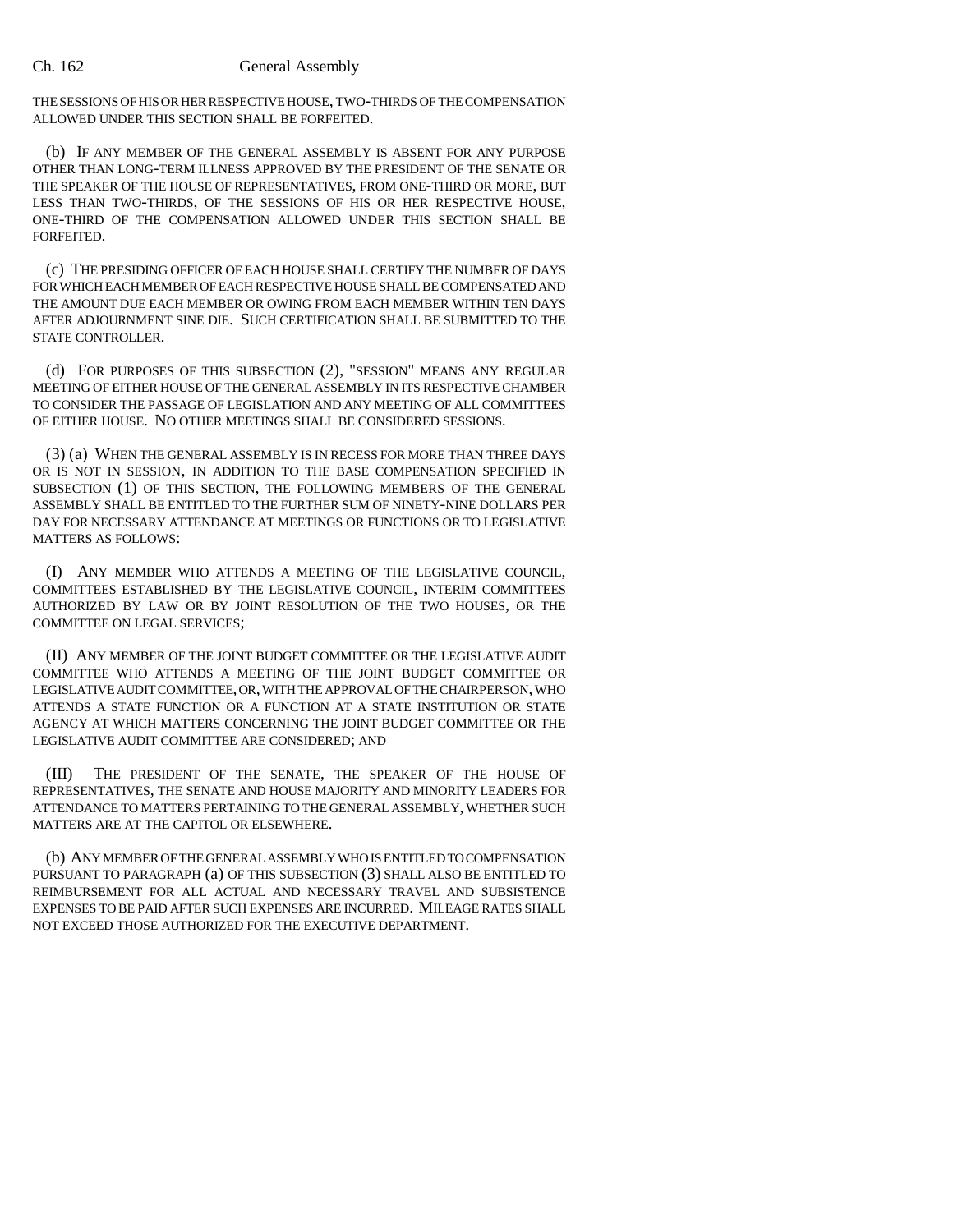(c) THE REQUIREMENTS OF SUBSECTIONS (2) AND (4) OF THIS SECTION ARE APPLICABLE TO ALL CLAIMS FOR COMPENSATION AND REIMBURSEMENT UNDER THIS SECTION.

(4) (a) PRIOR TO INCURRING ANY EXPENSES FOR WHICH REIMBURSEMENT MAY BE CLAIMED, OTHER THAN THOSE INCURRED UNDER SUBSECTION (3) OF THIS SECTION, A MEMBER OF THE HOUSE OF REPRESENTATIVES SHALL OBTAIN THE APPROVAL OF THE SPEAKER OF THE HOUSE OF REPRESENTATIVES AND A SENATOR SHALL OBTAIN THE APPROVAL OF THE MAJORITY LEADER OF THE SENATE. VOUCHERS FOR THE PAYMENT OF SUCH EXPENSES OF MEMBERS OF THE HOUSE OF REPRESENTATIVES SHALL BE APPROVED BY THE SPEAKER OF THE HOUSE OF REPRESENTATIVES, AND VOUCHERS FOR THE PAYMENT OF SUCH EXPENSES OF SENATORS SHALL BE APPROVED BY THE MAJORITY LEADER OF THE SENATE.

(b) THE DIRECTOR OF RESEARCH OF THE LEGISLATIVE COUNCIL SHALL APPROVE PAYROLL VOUCHERS AND VOUCHERS FOR PER DIEM PAYMENTS INCURRED IN CONNECTION WITH ATTENDANCE BY MEMBERS OF BOTH HOUSES AT MEETINGS OF THE STATUTORY COMMITTEES LISTED UNDER ARTICLE 3 OF THIS TITLE, A COMMITTEE OF ANY SUCH AGENCY, OR ANY INTERIM COMMITTEE AUTHORIZED BY LAW, BY JOINT RESOLUTION, OR BY RESOLUTION OF EITHER HOUSE.

(c) PRIOR APPROVAL OF EXPENSES INCURRED BY MEMBERS OF ANY LEGISLATIVE COMMITTEE CREATED BY LAW IN CONNECTION WITH THE ACTIVITIES OF ANY NATIONAL OR REGIONAL ORGANIZATION IN WHICH COLORADO OFFICIALLY PARTICIPATES SHALL BE OBTAINED FROM THE CHAIRPERSON OF THE APPROPRIATE COMMITTEE.

(5) MEMBERS OF THE GENERAL ASSEMBLY SHALL BE ENTITLED TO REIMBURSEMENT FOR ALL ACTUAL AND NECESSARY TRAVEL EXPENSES INCURRED FOR VEHICLE TRAVEL WITHIN THE MEMBER'S DISTRICT WHILE ATTENDING TO LEGISLATIVE BUSINESS, WHICH EXPENSES ARE NOT OTHERWISE PAID OR REIMBURSED UNDER ANY OTHER PROVISION OF THIS PART 3. MILEAGE RATES SHALL NOT EXCEED THOSE AUTHORIZED FOR THE EXECUTIVE DEPARTMENT.

**SECTION 2.** 2-2-309, Colorado Revised Statutes, 1980 Repl. Vol., as amended, is amended to read:

**2-2-309. Method of payment.** (1) The presiding officer of each house shall certify at such times as may be necessary during each session and thereafter the number of days of service rendered by each officer and employee of his respective house and the amount payable for such service, and the state controller, upon receipt of such certification, shall issue vouchers and draw warrants for the compensation due each officer and employee, without certification from the state personnel director, and the state treasurer shall pay the same out of the moneys appropriated for the purpose.

(2) UPON RECEIPT OF THE CERTIFICATION REQUIRED BY SECTION 2-2-307 (2) (c), THE CONTROLLER SHALL ISSUE VOUCHERS AND DRAW WARRANTS FOR THE COMPENSATION DUE EACH MEMBER. SUCH COMPENSATION SHALL BE ADJUSTED IN ACCORDANCE WITH THE PROVISIONS OF SECTION 2-2-307 (2) AND (4). IN THE EVENT SUCH CERTIFICATION EVIDENCES AN OVERPAYMENT TO A MEMBER FOR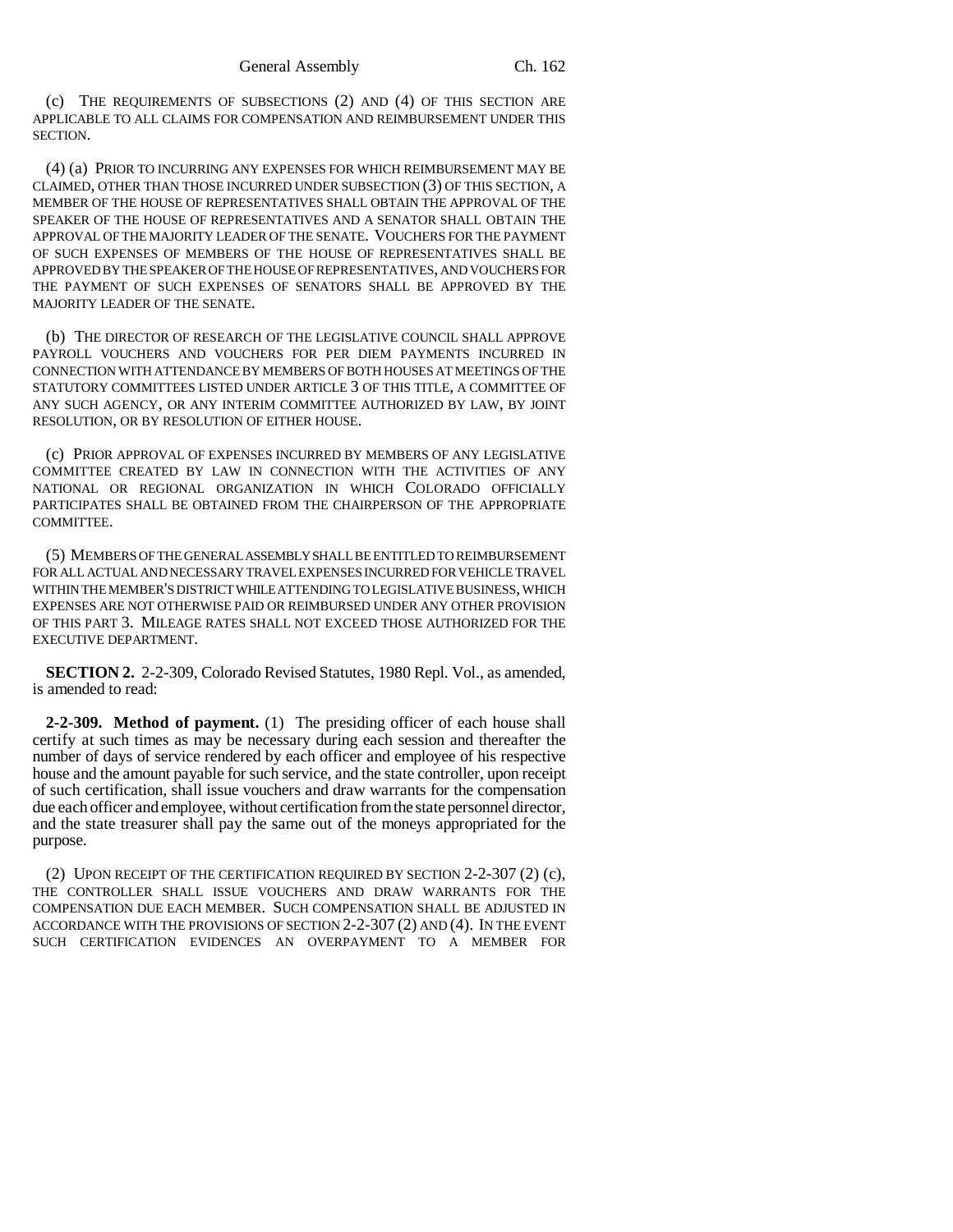#### Ch. 162 General Assembly

COMPENSATION DURING THE SESSION, THE CONTROLLER SHALL CAUSE A STATEMENT OF DEFICIENCY TO BE ISSUED FOR THE RECOVERY OF SUCH FUNDS PREVIOUSLY DISBURSED TO THE MEMBER. ANY SUCH STATEMENT OF DEFICIENCY SHALL BE ENFORCEABLE AS A DEBT TO THE STATE OF COLORADO AND MAY BE ENFORCED IN THE APPROPRIATE COURT BY THE ATTORNEY GENERAL.

(3) THE CONTROLLER, UPON TAKING OFFICIAL NOTICE OF THE EXISTING MEMBERSHIP OF THE GENERAL ASSEMBLY, SHALL ISSUE VOUCHERS AND DRAW WARRANTS FOR THE MONTHLY AND SEMIMONTHLY PER DIEM COMPENSATION AND FOR THE REIMBURSEMENT OF EXPENSES AND TRAVEL AUTHORIZED BY SECTION 2-2-307.

**SECTION 3.** 2-2-317, Colorado Revised Statutes, 1980 Repl. Vol., as amended, is amended to read:

**2-2-317. Expense, subsistence, and travel allowance.** (1) (a) Except as provided in subsection  $(2)$  PARAGRAPH (b) of this section SUBSECTION (1), each member of the general assembly shall be allowed ENTITLED TO RECEIVE up to forty-five dollars per legislative day, for expenses incurred during the sessions of the general assembly. and shall receive traveling expenses to his home and back to the capitol per legislative day of actual attendance.

 $(2)$  (b) In lieu of the expenses allowed in subsection  $(1)$  PARAGRAPH (a) of this section SUBSECTION (1), if a member does not reside in the Denver metropolitan area, which area consists of the counties of Adams, Arapahoe, Boulder, Clear Creek, Denver, Douglas, Gilpin, and Jefferson, the member shall be allowed ENTITLED TO RECEIVE up to ninety-nine dollars per LEGISLATIVE day of actual occupancy for lodging and his expenses in Denver INCURRED during the sessions of the general assembly. and the member shall also be allowed traveling expenses to his home and back to Denver once a week, pursuant to section 2-2-316.

 $(3)$  (c) The PER DIEM lodging and expense allowances of the general assembly as fixed by this section, as amended, SUBSECTION  $(1)$  shall apply to regular or special sessions of the general assembly subsequent to July 1, 1989.

 $(4)$  (d) The general assembly may provide by joint resolution for the suspension on a temporary basis of the normal per diem LODGING AND expense allowance, or any portion thereof, during that period when the general assembly is in recess for more than three days.

(e) NOTHING IN THIS SECTION SHALL PRECLUDE A MEMBER OF THE GENERAL ASSEMBLY FROM DECLINING TO ACCEPT ALL OR PART OF THE PER DIEM LODGING AND EXPENSE ALLOWANCE AUTHORIZED BY THIS SUBSECTION (1).

### (5) Repealed, L. 89, p. 331, § 3, effective June 10, 1989.

(2) (a) EACH MEMBER OF THE GENERAL ASSEMBLY WHO IS ENTITLED TO CLAIM A PER DIEM LODGING AND EXPENSE ALLOWANCE PURSUANT TO PARAGRAPH (a) OF SUBSECTION (1) OF THIS SECTION SHALL ALSO BE ENTITLED TO RECEIVE TRAVEL EXPENSES TO SUCH MEMBER'S HOME AND BACK TO THE CAPITOL FOR EACH LEGISLATIVE DAY OF ACTUAL ATTENDANCE.